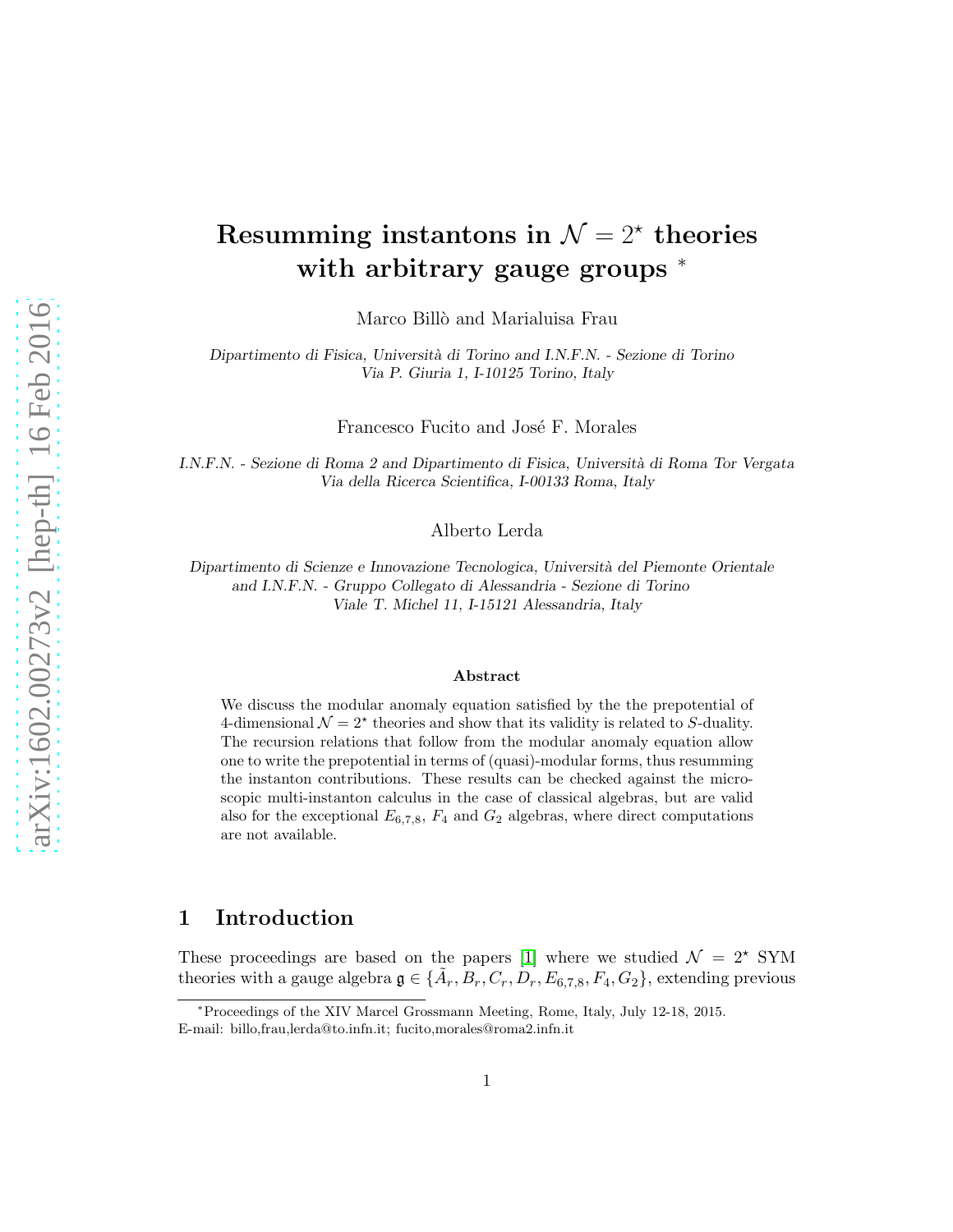results obtained in  $[2]$  for the unitary groups.<sup>[1](#page-1-0)</sup> Our motivation is to shed light on the general structure of  $\mathcal{N} = 2^{\star}$  SYM theories at low energy and show that the constraints imposed by S-duality take the form of a recursion relation which allows one to determine the prepotential at a non-perturbative level and resum all instanton contributions.

The  $\mathcal{N} = 2^{\star}$  theories arise as deformations of the  $\mathcal{N} = 4$  theories when the adjoint hypermultiplet acquires a mass m. Their low-energy effective dynamics is entirely encoded in the prepotential, which we denote as  $F^{\mathfrak{g}}$  and which is a holomorphic function of the coupling constant

$$
\tau = \frac{\theta}{2\pi} + i\frac{4\pi}{g^2} \,,\tag{1}
$$

and of the vacuum expectation value a of the scalar field in the adjoint vector multiplet. For definiteness, we take  $a$  along the Cartan directions of  $\mathfrak{g}$ , namely

$$
a = \text{diag}(a_1, a_2, \cdots, a_{r})
$$
\n(2)

where  $\mathfrak{r} = \text{rank}(\mathfrak{g})^2$  $\mathfrak{r} = \text{rank}(\mathfrak{g})^2$ . To treat all algebras simultaneously it is convenient to introduce the parameter

$$
n_{\mathfrak{g}} = \frac{\alpha_{\rm L} \cdot \alpha_{\rm L}}{\alpha_{\rm S} \cdot \alpha_{\rm S}} \tag{3}
$$

where  $\alpha$ <sub>L</sub> and  $\alpha$ <sub>S</sub> are, respectively, the long and the short roots of **g**. For the root system  $\Psi_{\mathfrak{g}}$ , we follow the standard conventions [\[1\]](#page-12-0) (see also the Appendix), so that

$$
n_{\mathfrak{g}} = 1 \quad \text{for } \mathfrak{g} = \tilde{A}_r, D_r, E_{6,7,8} ,
$$
  
\n
$$
n_{\mathfrak{g}} = 2 \quad \text{for } \mathfrak{g} = B_r, C_r, F_4 ,
$$
  
\n
$$
n_{\mathfrak{g}} = 3 \quad \text{for } \mathfrak{g} = G_2 .
$$
\n(4)

Using this, one finds that

$$
F^{\mathfrak{g}}(\tau,a) = n_{\mathfrak{g}} \mathbf{i} \pi \tau a^2 + f^{\mathfrak{g}}(\tau,a)
$$
 (5)

where the first term is the classical contribution while  $f^{\mathfrak{g}}$  is the quantum part. The latter has a  $\tau$ -independent one-loop term

<span id="page-1-2"></span>
$$
f_{1-\text{loop}}^{\mathfrak{g}} = \frac{1}{4} \sum_{\alpha \in \Psi_{\mathfrak{g}}} \left[ -(\alpha \cdot a)^2 \log \left( \frac{\alpha \cdot a}{\Lambda} \right)^2 + (\alpha \cdot a + m)^2 \log \left( \frac{\alpha \cdot a + m}{\Lambda} \right)^2 \right] \tag{6}
$$

where  $\Lambda$  is an arbitrary scale, and a series of non-perturbative corrections at instanton number k proportional to  $q^k$ , where  $q = \exp(2\pi i \tau)$ .

<span id="page-1-0"></span><sup>&</sup>lt;sup>1</sup>Here and in the following we denote by  $\tilde{A}_r$  the algebra of the unitary group U(r + 1).

<span id="page-1-1"></span><sup>&</sup>lt;sup>2</sup>The special unitary case, corresponding to the algebra  $A_r$  is recovered by simply imposing the tracelessness condition on a.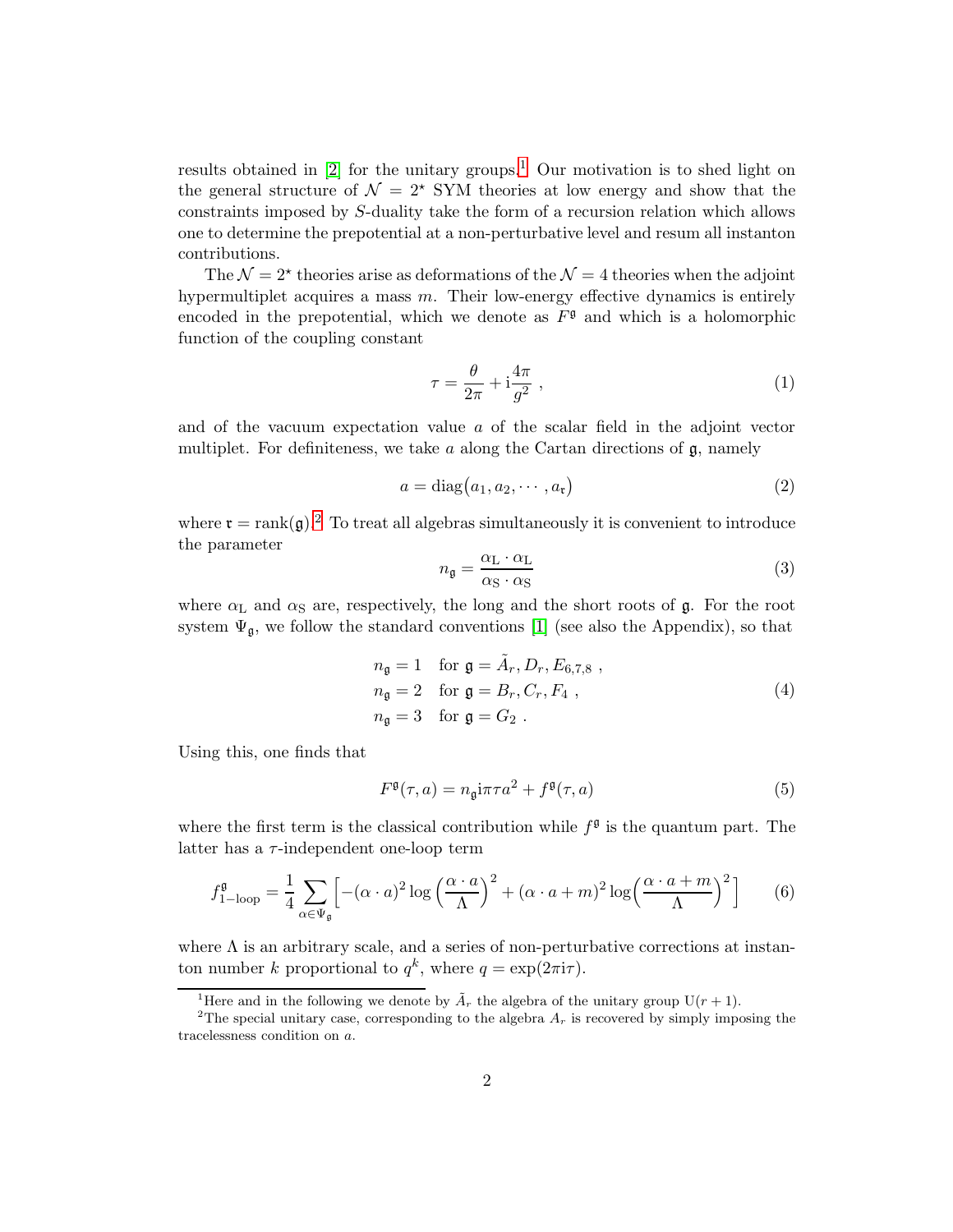The quantum prepotential can be expanded in even powers of  $m$  as

<span id="page-2-2"></span>
$$
f^{\mathfrak{g}}(\tau,a) = \sum_{n \ge 1} f_n^{\mathfrak{g}}(\tau,a)
$$
 (7)

with  $f_n^{\mathfrak{g}}$  proportional to  $m^{2n}$ . The first coefficient  $f_1^{\mathfrak{g}}$  receives only a contribution at one-loop and, thus, is independent of  $\tau$ . For  $n > 1$ , instead, the coefficients  $f_n^{\mathfrak{g}}$  receive contributions also from the instanton sectors. When  $\mathfrak{g} \in {\tilde{A}_r, B_r, C_r, D_r}$ , these nonperturbative terms can be computed using localization techniques [\[3,](#page-13-0) [4,](#page-13-1) [5,](#page-13-2) [6\]](#page-13-3) as we will show in Section [4,](#page-7-0) but for the exceptional algebras they have to be derived with other methods. As a by-product, our analysis provides also an explicit derivation of all instanton contributions to the prepotential for the exceptional algebras  $E_{6,7,8}$ ,  $F_4$ and  $G_2$ , at least for the first few values of n. The key ingredient for this is S-duality.

# 2 S-duality

In  $\mathcal{N} = 4$  SYM theories with gauge algebra g, the duality group is generated by

<span id="page-2-0"></span>
$$
S = \begin{pmatrix} 0 & -1/\sqrt{n_{\mathfrak{g}}}\\ \sqrt{n_{\mathfrak{g}}} & 0 \end{pmatrix} \quad \text{and} \quad T = \begin{pmatrix} 1 & 1\\ 0 & 1 \end{pmatrix} , \tag{8}
$$

which, on the coupling constant  $\tau$ , act projectively as follows

<span id="page-2-1"></span>
$$
S(\tau) = -\frac{1}{n_{\mathfrak{g}}\tau} \quad \text{and} \quad T(\tau) = \tau + 1 \; . \tag{9}
$$

The matrices [\(8\)](#page-2-0) satisfy the constraints

$$
S^2 = -1
$$
 and  $(ST)^{p_{\mathfrak{g}}} = -1$  with  $n_{\mathfrak{g}} = 4 \cos^2 \left(\frac{\pi}{p_{\mathfrak{g}}}\right)$ , (10)

and generate a subgroup of  $SL(2,\mathbb{R})$  which is known as the Hecke group  $H(p_{\mathfrak{q}})$ . For the simply laced algebras, *i.e.*  $n_{\mathfrak{q}} = 1$ , we have  $p_{\mathfrak{q}} = 3$ , and the duality group H(3) is just the modular group  $\Gamma = SL(2, \mathbb{Z})$ . For the non-simply laced algebras, the duality groups H(4) and H(6), corresponding respectively to  $n_{\mathfrak{g}} = 2$  and  $n_{\mathfrak{g}} = 3$ , are clearly different from the modular group but contain subgroups which are also congruence subgroups of Γ. Indeed, one can show that the following  $H(p_{\mathfrak{q}})$  elements

$$
V = STS = \begin{pmatrix} -1 & 0 \\ n_{\mathfrak{g}} & -1 \end{pmatrix} \quad \text{and} \quad T = \begin{pmatrix} 1 & 1 \\ 0 & 1 \end{pmatrix} \tag{11}
$$

generate

$$
\Gamma_0(n_{\mathfrak{g}}) = \left\{ \begin{pmatrix} a & b \\ c & d \end{pmatrix} \in \Gamma \; : \; c = 0 \mod n_{\mathfrak{g}} \right\} \subset \Gamma \; . \tag{12}
$$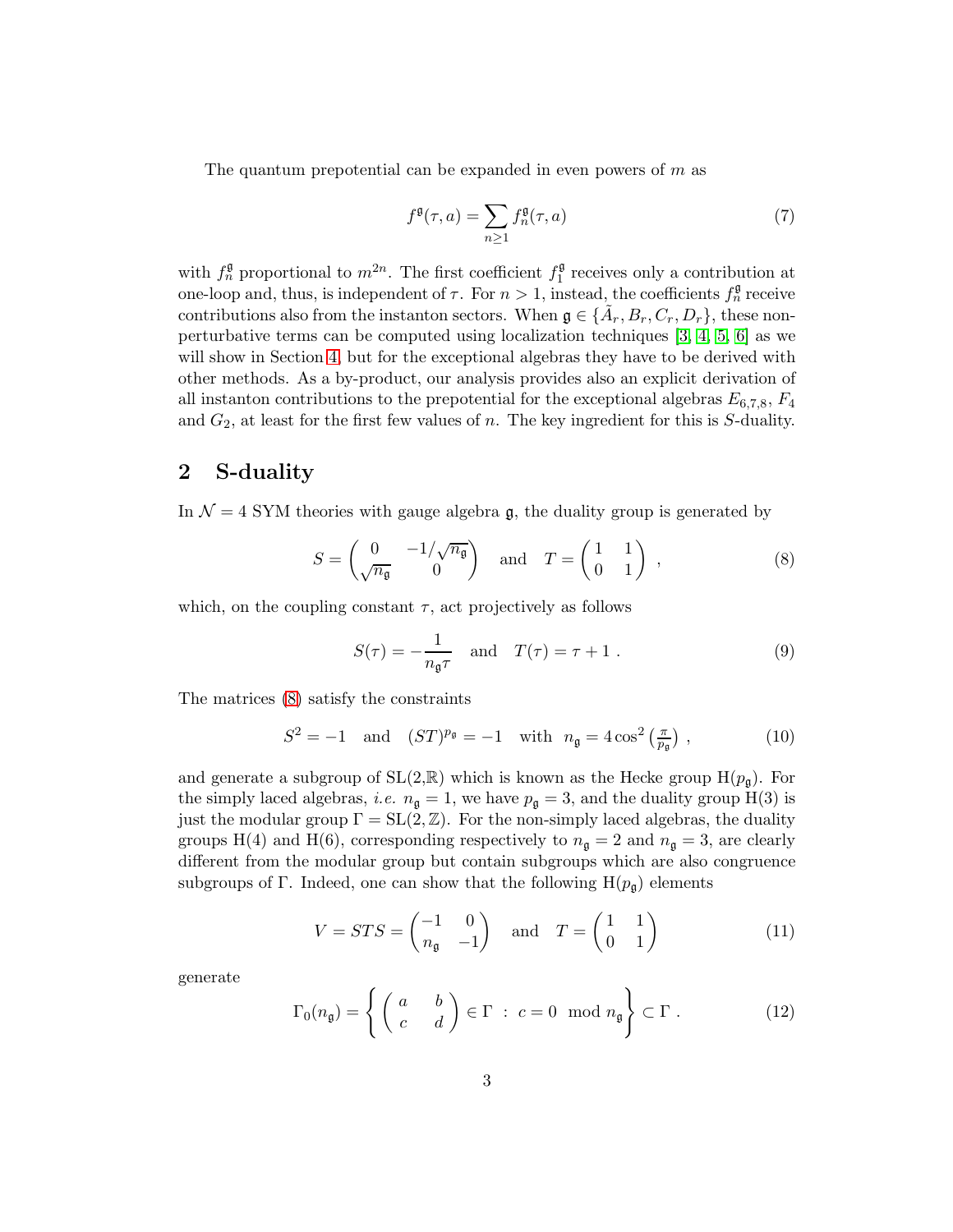As we will see, the modular forms of  $\Gamma_0(n_q)$ , which are known and classified, and have a simple behavior also under S-duality, play an important role for the  $\mathcal{N} = 2^{\star}$ SYM theories.<sup>[3](#page-3-0)</sup>

Another important feature is that the duality transformations exchange electric states of the theory with gauge algebra g with magnetic states of the theory with the GNO dual algebra  $\mathfrak{g}^{\vee}$ , which is obtained from  $\mathfrak{g}$  by exchanging (and suitably rescaling) the long and the short roots [\[8\]](#page-13-4). The correspondence between  $\mathfrak g$  and  $\mathfrak g^{\vee}$  is given in the following table

$$
\begin{array}{c|cccccc}\n\mathfrak{g} & \tilde{A}_r & B_r & C_r & D_r & E_{6,7,8} & F_4 & G_2 \\
\hline\n\mathfrak{g}^\vee & \tilde{A}_r & C_r & B_r & D_r & E_{6,7,8} & F_4' & G_2'\n\end{array}
$$

where for  $F_4$  and  $G_2$ , the  $'$  in the last two columuns means that the dual root systems are equivalent to the original ones up to a rotation.

This duality structure remains and gets actually enriched when the  $\mathcal{N} = 4$  SYM theories are deformed into the corresponding  $\mathcal{N} = 2^{\star}$  ones. Here the S transforma-tion [\(8\)](#page-2-0) relates the electric variable a of the  $\mathfrak g$  theory with the magnetic variable  $a_D$ of the dual  $\mathfrak{g}^{\vee}$  theory

<span id="page-3-2"></span>
$$
a_{\rm D} \equiv \frac{1}{2\pi i n_{\rm g}} \frac{\partial F^{\mathfrak{g}^{\vee}}}{\partial a} = \tau \left( a + \frac{1}{2\pi i n_{\rm g} \tau} \frac{\partial f^{\mathfrak{g}^{\vee}}}{\partial a} \right) , \qquad (13)
$$

according to

<span id="page-3-3"></span>
$$
S\begin{pmatrix} a_{\rm D} \\ a \end{pmatrix} = \begin{pmatrix} 0 & -1/\sqrt{n_{\rm g}} \\ \sqrt{n_{\rm g}} & 0 \end{pmatrix} \begin{pmatrix} a_{\rm D} \\ a \end{pmatrix} = \begin{pmatrix} -a/\sqrt{n_{\rm g}} \\ \sqrt{n_{\rm g}} a_{\rm D} \end{pmatrix} . \tag{14}
$$

In other words, the  $S$  transformation exchanges the description based on  $\alpha$  with its Legendre-transformed one, based on  $a_D$ :

<span id="page-3-1"></span>
$$
S[F^{\mathfrak{g}}] = \mathcal{L}[F^{\mathfrak{g}^{\vee}}] \tag{15}
$$

where the Legendre transform is defined as

$$
\mathcal{L}\left[F^{\mathfrak{g}^{\vee}}\right] \equiv F^{\mathfrak{g}^{\vee}} - a \cdot \frac{\partial F^{\mathfrak{g}^{\vee}}}{\partial a} = -n_{\mathfrak{g}} \pi i \tau a^2 - a \cdot \frac{\partial f^{\mathfrak{g}^{\vee}}}{\partial a} + f^{\mathfrak{g}^{\vee}}.
$$
 (16)

Thus, as is clear from [\(15\)](#page-3-1), S-duality is not a symmetry of the effective theory since it changes the gauge algebra; nevertheless, as we shall see, it is powerful enough to constrain the form of the prepotential at the non-perturbative level.

<span id="page-3-0"></span><sup>&</sup>lt;sup>3</sup>It is interesting to observe that for  $n_{\mathfrak{g}} = 3$ , the matrices T and  $V^2$  generate the subgroup  $\Gamma_1(3)$ , whose modular forms play a role in the  $\mathcal{N}=2$  SYM theory with gauge group SU(3) and six fundamental hypermultiplets [\[7\]](#page-13-5).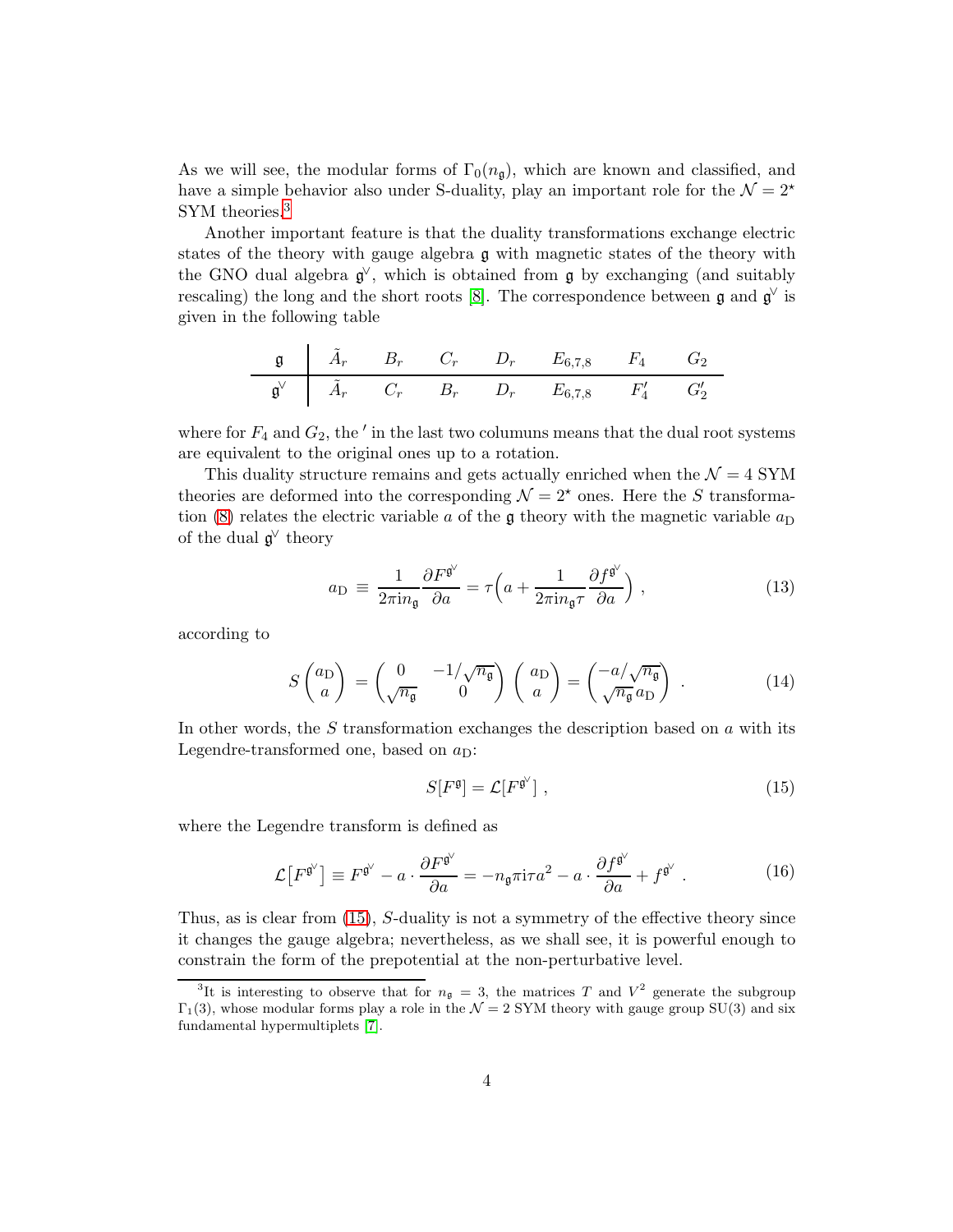# 3 The modular anomaly equation

If one uses eq.s [\(9\)](#page-2-1), [\(13\)](#page-3-2) and [\(14\)](#page-3-3) to evaluate  $S[F<sup>\mathfrak{g}]</sup>$ , the requirement [\(15\)](#page-3-1) can be recast in the following form:

<span id="page-4-0"></span>
$$
f^{\mathfrak{g}}\left(-\frac{1}{n_{\mathfrak{g}}\tau},\sqrt{n_{\mathfrak{g}}}a_{D}\right) = \frac{1}{4\pi i n_{\mathfrak{g}}\tau} \left(\frac{\partial f^{\mathfrak{g}^{\vee}}}{\partial a}\right)^{2} + f^{\mathfrak{g}^{\vee}} \tag{17}
$$

where the r.h.s. is evaluated in  $\tau$  and  $a$ .

Eq. [\(17\)](#page-4-0) can be solved assuming that the coefficients  $f_n$  in the mass expansion [\(7\)](#page-2-2) of the quantum prepotential depend on  $\tau$  only through quasi-modular forms of  $\Gamma_0(n_{\rm g})$ . The ring of these quasi-modular forms is generated by

<span id="page-4-1"></span>
$$
\{E_2, E_4, E_6\} \quad \text{for } n_{\mathfrak{g}} = 1 ,\n\{E_2, H_2, E_4, E_6\} \quad \text{for } n_{\mathfrak{g}} = 2, 3 , \tag{18}
$$

where  $E_n(\tau)$  are the Eisenstein series while

$$
H_2(\tau) = \left[ \left( \frac{\eta^{n_{\mathfrak{g}}}(\tau)}{\eta(n_{\mathfrak{g}}\tau)} \right)^{\lambda_{\mathfrak{g}}} + \lambda_{\mathfrak{g}}^{n_{\mathfrak{g}}} \left( \frac{\eta^{n_{\mathfrak{g}}}(n_{\mathfrak{g}}\tau)}{\eta(\tau)} \right)^{\lambda_{\mathfrak{g}}} \right]^{1 - \frac{1}{n_{\mathfrak{g}}}} \tag{19}
$$

where  $\eta$  is the Dedekind  $\eta$ -function and  $\lambda_{\mathfrak{g}} = n$  $\frac{\frac{6}{n_{\mathfrak{g}}(n_{\mathfrak{g}}-1)}}{\mathfrak{g}}$ . Thus,  $\lambda_{\mathfrak{g}}=8,3$  for  $n_{\mathfrak{g}}=2,3$ respectively. All these forms admit a Fourier expansion in terms of the instanton weight q, which starts as  $1 + O(q)$ . This means that their perturbative part is just 1. Being able to express the prepotential in terms of quasi-modular forms entails resumming its istanton expansion.

The modular forms  $(18)$  transform in a simple way also under S; in fact

$$
H_2\left(-\frac{1}{n_{\mathfrak{g}}\tau}\right) = -\left(\sqrt{n_{\mathfrak{g}}}\,\tau\right)^2 H_2\,,\tag{20a}
$$

$$
E_2\left(-\frac{1}{n_{\mathfrak{g}}\tau}\right) = \left(\sqrt{n_{\mathfrak{g}}}\,\tau\right)^2 \left[E_2 + (n_{\mathfrak{g}} - 1)H_2 + \delta\right],\tag{20b}
$$

$$
E_4\left(-\frac{1}{n_{\mathfrak{g}}\tau}\right) = \left(\sqrt{n_{\mathfrak{g}}}\,\tau\right)^4 \left[E_4 + 5(n_{\mathfrak{g}} - 1)H_2^2 + (n_{\mathfrak{g}} - 1)(n_{\mathfrak{g}} - 4)E_4\right],\tag{20c}
$$

$$
E_6\left(-\frac{1}{n_{\mathfrak{g}}\tau}\right) = \left(\sqrt{n_{\mathfrak{g}}}\,\tau\right)^6 \left[E_6 + \frac{7}{2}(n_{\mathfrak{g}} - 1)(3n_{\mathfrak{g}} - 4)H_2^3 - \frac{1}{2}(n_{\mathfrak{g}} - 1)(n_{\mathfrak{g}} - 2)(7E_4 H_2 + 2E_6)\right],\tag{20d}
$$

where  $\delta = \frac{6}{\pi i \tau}$ . Thus a quasi-modular form of  $\Gamma_0(n_{\mathfrak{g}})$  with weight w is mapped under S to a form of the same weight with a prefactor  $(\sqrt{n_{\mathfrak{g}}}\tau)^w$ , up to the  $\delta$ -shift introduced by  $E_2$ .

Suppose moreover that the coefficients  $f_n^{\mathfrak{g}}$  enjoy the following property:

<span id="page-4-3"></span><span id="page-4-2"></span>
$$
f_n^{\mathfrak{g}}\left(-\frac{1}{n_{\mathfrak{g}}\tau},a\right) = \left(\sqrt{n_{\mathfrak{g}}}\,\tau\right)^{2n-2} f_n^{\mathfrak{g}'}(\tau,a)\Big|_{E_2 \to E_2 + \delta} \tag{21}
$$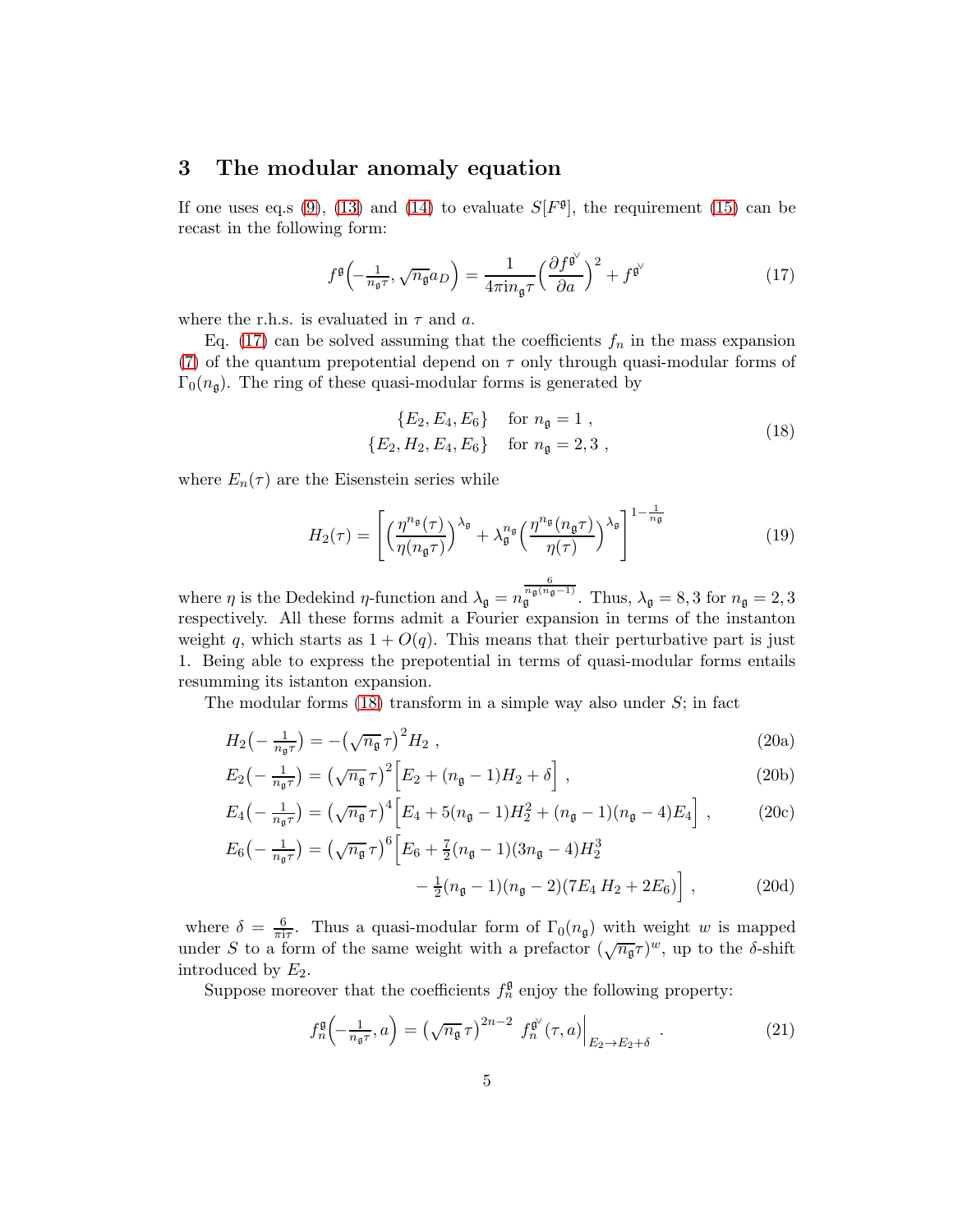If we use this relation in the l.h.s. of eq. [\(17\)](#page-4-0) and take into account eq. [\(13\)](#page-3-2), upon formally expanding in  $\delta$  we obtain

$$
\frac{\partial f^{\mathfrak{g}^{\vee}}}{\partial E_2} + \frac{1}{24 n_{\mathfrak{g}}} \frac{\partial f^{\mathfrak{g}^{\vee}}}{\partial a} \cdot \frac{\partial f^{\mathfrak{g}^{\vee}}}{\partial a} = 0 ; \qquad (22)
$$

of course, since we considered a generic case, we could have equivalently written it in terms of  $f^{\mathfrak{g}}$ . This equation governs the appearance in the quantum prepotential of terms containing the second Eisenstein series  $E_2$ , which is the only source of a quasi-modular behaviour. Using the mass expansion [\(7\)](#page-2-2), this "modular anomaly" equation becomes a recursion relation

<span id="page-5-0"></span>
$$
\frac{\partial f_n^{\mathfrak{g}}}{\partial E_2} = -\frac{1}{24 n_{\mathfrak{g}}} \sum_{\ell=1}^{n-1} \frac{\partial f_\ell^{\mathfrak{g}}}{\partial a} \cdot \frac{\partial f_{n-\ell}^{\mathfrak{g}}}{\partial a} \ . \tag{23}
$$

### 3.1 Exploiting the modular anomaly

Starting from  $f_1^{\mathfrak{g}}$ , we can use the relation [\(23\)](#page-5-0) to determine the parts of the  $f_n^{\mathfrak{g}}$ 's which explicitly contain  $E_2$ . The remaining terms of  $f_n^{\mathfrak{g}}$  are strictly modular; we fix them by comparison with the result of the explicit computation of  $f_n^{\mathfrak{g}}$  via localization techniques, when available, up to instanton order  $(d_{2n-2}-1)$  where  $d_{2n-2}$  is the number of independent modular forms of weight  $(2n - 2)$ . Once this is done, the resulting expression is valid at all istanton orders. We stress that the modular anomaly implements a symmetry requirement and does not eliminate the need of a dynamical input; yet it is extremely powerful as it greatly reduces it.

The mass expansion of the one-loop prepotential [\(6\)](#page-1-2) reads

<span id="page-5-1"></span>
$$
f_{1-\text{loop}}^{\mathfrak{g}} = \frac{m^2}{4} \sum_{\alpha \in \Psi_{\mathfrak{g}}} \log \left( \frac{\alpha \cdot a}{\Lambda} \right)^2 - \sum_{n=2}^{\infty} \frac{m^{2n}}{4n(n-1)(2n-1)} \left( L_{2n-2}^{\mathfrak{g}} + S_{2n-2}^{\mathfrak{g}} \right) \tag{24}
$$

where we introduced the sums

<span id="page-5-2"></span>
$$
L_{n; m_1 \cdots m_\ell}^{\mathfrak{g}} = \sum_{\alpha \in \Psi_{\mathfrak{g}}^{\mathbb{L}}} \sum_{\beta_1 \neq \cdots \beta_\ell \in \Psi_{\mathfrak{g}}(\alpha)} \frac{1}{(\alpha \cdot a)^n (\beta_1 \cdot a)^{m_1} \cdots (\beta_\ell \cdot a)^{m_\ell}},
$$
  

$$
S_{n; m_1 \cdots m_\ell}^{\mathfrak{g}} = \sum_{\alpha \in \Psi_{\mathfrak{g}}^{\mathbb{S}}} \sum_{\beta_1 \neq \cdots \beta_\ell \in \Psi_{\mathfrak{g}}^{\vee}(\alpha)} \frac{1}{(\alpha \cdot a)^n (\beta_1^{\vee} \cdot a)^{m_1} \cdots (\beta_\ell^{\vee} \cdot a)^{m_\ell}},
$$
(25)

which are crucial in expressing the results of the recursion procedure. Here  $\Psi_{\mathfrak{g}}^{\text{L}}$  and  $\Psi^{\rm S}_{\mathfrak{g}}$  denote, respectively, the sets of long and short roots of  $\mathfrak{g}$ , and for any root  $\alpha$  we have defined

$$
\Psi_{\mathfrak{g}}(\alpha) = \{ \beta \in \Psi_{\mathfrak{g}} : \alpha^{\vee} \cdot \beta = 1 \}, \n\Psi_{\mathfrak{g}}^{\vee}(\alpha) = \{ \beta \in \Psi_{\mathfrak{g}} : \alpha \cdot \beta^{\vee} = 1 \}
$$
\n(26)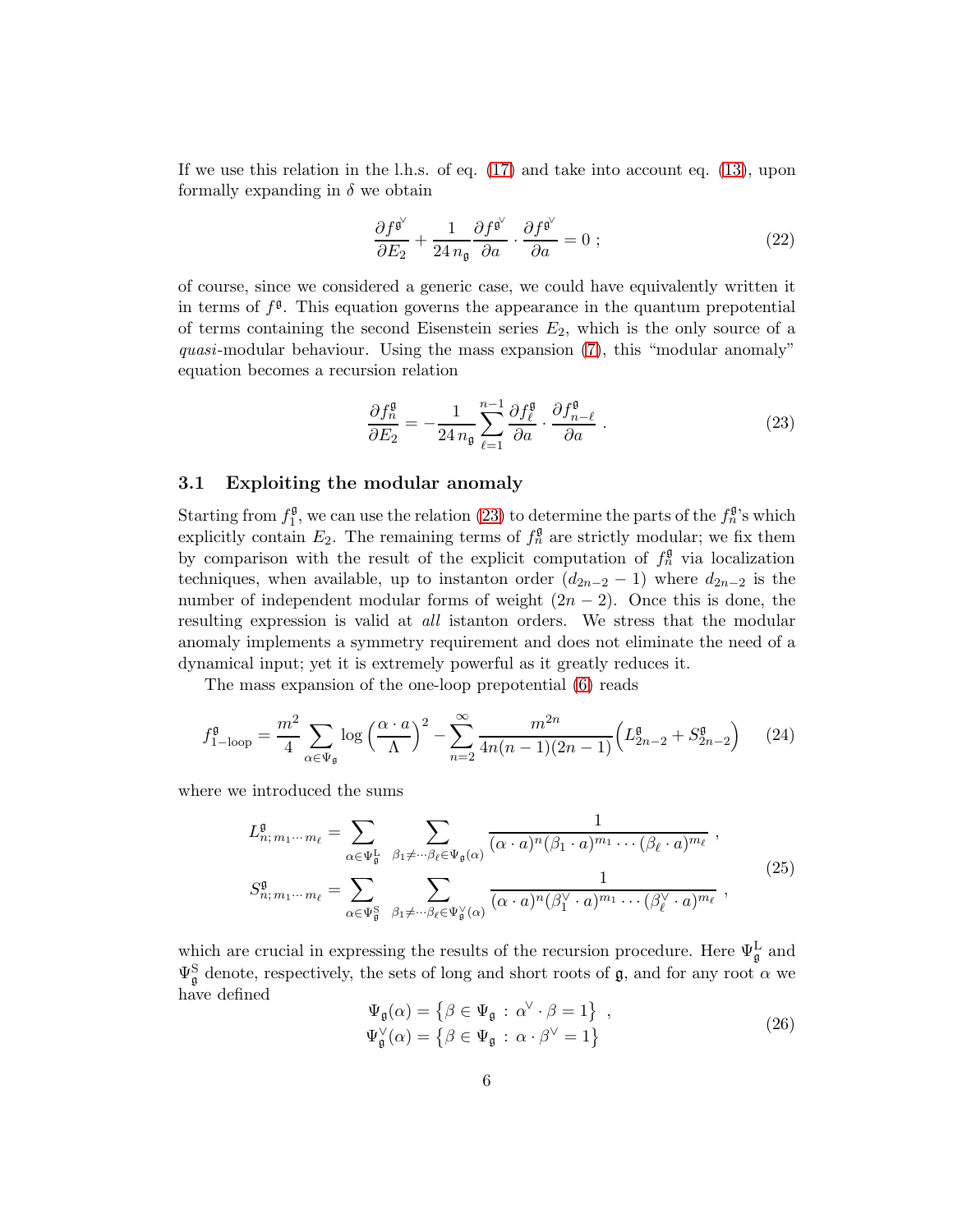with  $\alpha^{\vee}$  being the coroot of  $\alpha$ . For the ADE algebras  $(n_{\mathfrak{g}} = 1)$  all roots are long and only the sums of type  $L^{\mathfrak{g}}_{n; m_1 \cdots m_\ell}$  exist. Thus, in all subsequent formulæ the sums  $S^{\mathfrak{g}}_{n; m_1 \cdots m_\ell}$  are to be set to zero in these cases.

The initial condition for the recursion relation [\(23\)](#page-5-0) is  $f_1^{\mathfrak{g}}$ . Since this receives contribution only at one-loop, it can be read from the term of order  $m^2$  in eq. [\(24\)](#page-5-1). Then, the first step of the recursion reads

$$
\frac{\partial f_2^{\mathfrak{g}}}{\partial E_2} = -\frac{1}{24n_{\mathfrak{g}}} \frac{\partial f_1^{\mathfrak{g}}}{\partial a} \cdot \frac{\partial f_1^{\mathfrak{g}}}{\partial a} = -\frac{m^4}{96n_{\mathfrak{g}}} \sum_{\alpha,\beta \in \Psi_{\mathfrak{g}}} \frac{\alpha \cdot \beta}{(\alpha \cdot a)(\beta \cdot a)} = -\frac{m^4}{24} \left( L_2^{\mathfrak{g}} + \frac{1}{n_{\mathfrak{g}}} S_2^{\mathfrak{g}} \right) (27)
$$

where the last equality follows from the properties of the root system  $\Psi_{\mathfrak{a}}$ .

For  $n_{\mathfrak{g}} = 1$  there are no forms of weight 2 other than  $E_2$  (see [\(18\)](#page-4-1)), and thus  $f_2^{\mathfrak{g}}$ only depends on  $E_2$ . For  $n_{\mathfrak{g}} = 2, 3$ , instead,  $f_2^{\mathfrak{g}}$  may contain also the other modular form of degree 2 that exists in these cases, namely  $H_2$  . The coefficient of  $H_2$  in  $f_2^{\mathfrak{g}}$ is fixed by matching the perturbative term with the  $m<sup>4</sup>$  term in eq. [\(24\)](#page-5-1), namely  $-\frac{m^4}{24}(L_2^{\mathfrak{g}}+S_2^{\mathfrak{g}})$ . In this way we completely determine the expression of  $f_2^{\mathfrak{g}}$ . The process can be continued straightforwardly to higher orders in the mass expansion, though of course the structure gets rapidly more involved. In [\[1\]](#page-12-0) we gave the results up to order  $m^{10}$  for the simply-laced algebras, and up to  $m^8$  for the non simply-laced ones. Here, for the sake of brevity we only report the results up to order  $m^6$ , namely  $f_2^{\mathfrak{g}}$  and  $f_3^{\mathfrak{g}}$  :

<span id="page-6-0"></span>
$$
f_2^{\mathfrak{g}} = -\frac{m^4}{24} E_2 L_2^{\mathfrak{g}} - \frac{m^4}{24n_{\mathfrak{g}}} \Big[ E_2 + (n_{\mathfrak{g}} - 1) H_2 \Big] S_2^{\mathfrak{g}} ,
$$
  
\n
$$
f_3^{\mathfrak{g}} = -\frac{m^6}{720} \Big[ 5E_2^2 + E_4 \Big] L_4^{\mathfrak{g}} - \frac{m^4}{77c} \Big[ E_2^2 - E_4 \Big] L_{2:11}^{\mathfrak{g}}
$$
\n(28)

$$
\begin{split}\n\mathbf{B}_{3}^{3} &= -\frac{m}{720} \left[ 5E_{2}^{2} + E_{4} \right] L_{4}^{9} - \frac{m}{576} \left[ E_{2}^{2} - E_{4} \right] L_{2;11}^{9} \\
&\quad -\frac{m^{6}}{720n_{\mathfrak{g}}^{2}} \left[ 5E_{2}^{2} + E_{4} + 10(n_{\mathfrak{g}} - 1)E_{2}H_{2} \right. \\
&\quad \left. + 5n_{\mathfrak{g}}(n_{\mathfrak{g}} - 1)H_{2}^{2} + (n_{\mathfrak{g}} - 1)(n_{\mathfrak{g}} - 4)E_{4} \right] S_{4}^{9} \tag{29} \\
&\quad -\frac{m^{6}}{576n_{\mathfrak{g}}^{2}} \left[ E_{2}^{2} - E_{4} + 2(n_{\mathfrak{g}} - 1)E_{2}H_{2} \right. \\
&\quad \left. + (n_{\mathfrak{g}} - 1)(n_{\mathfrak{g}} - 6)H_{2}^{2} - (n_{\mathfrak{g}} - 1)(n_{\mathfrak{g}} - 4)E_{4} \right] S_{2;11}^{9} \,.\n\end{split}
$$

Consistency requires that the  $f_n^{\mathfrak{g}}$ 's obtained from the recursion procedure satisfy eq. [\(21\)](#page-4-2). For the ADE algebras  $(n_{\mathfrak{g}} = 1)$ , using the modular properties of the Eisenstein series, it is not difficult to show that they do. On the other hand, for the non-simply laced algebras  $(n_{\rm g}=2,3)$ , using the properties of the root systems, one can prove that

$$
L_{n;m_1\cdots m_\ell}^{\mathfrak{g}} = \left(\frac{1}{\sqrt{n_{\mathfrak{g}}}}\right)^{n+m_1+\cdots+m_\ell} S_{n;m_1\cdots m_\ell}^{\mathfrak{g}^{\vee}},
$$
  

$$
S_{n;m_1\cdots m_\ell}^{\mathfrak{g}} = \left(\sqrt{n_{\mathfrak{g}}}\right)^{n+m_1+\cdots+m_\ell} L_{n;m_1\cdots m_\ell}^{\mathfrak{g}^{\vee}}.
$$
 (30)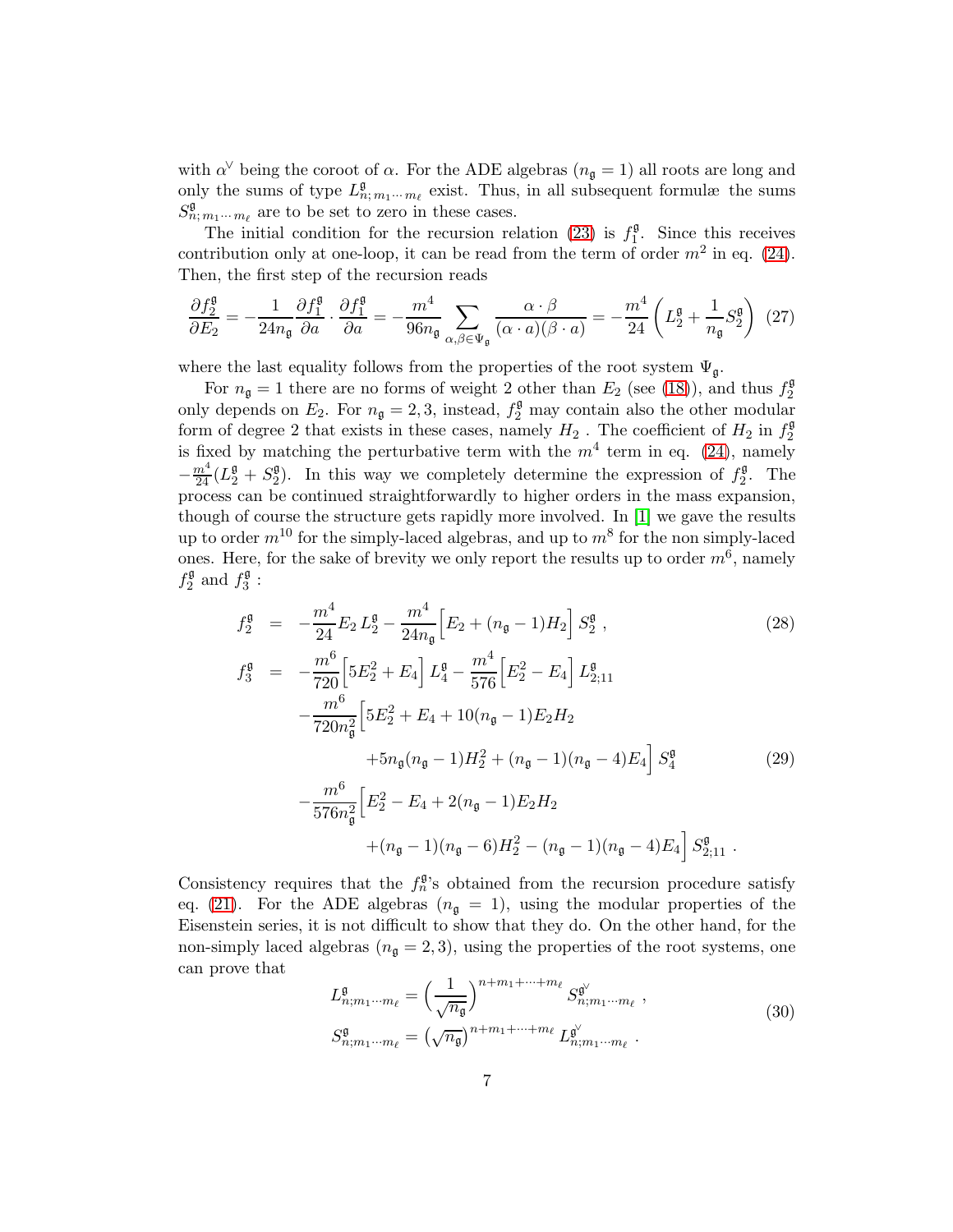These duality relations, together with the modular transformations [\(20\)](#page-4-3), ensure that the expressions in eq.s [\(28\)](#page-6-0) and [\(29\)](#page-6-0), as well as those arising at higher mass orders, indeed obey eq. [\(21\)](#page-4-2).

#### 3.2 One-instanton contributions

By considering the instanton expansion of the modular forms appearing in the expression of the  $f_n^{\mathfrak{g}}$ 's, one can see that at the one-instanton order, *i.e.* at order q, the only remaining terms involve the sums of type  $L_{2;1\cdots1}^{\mathfrak{g}}$ . In fact it can be argued from the recursion relation that this is the case at any order in the mass expansion. Thus, the one-instanton prepotential reads

<span id="page-7-1"></span>
$$
F_{k=1}^{\mathfrak{g}} = m^4 \sum_{\ell \ge 0} \frac{m^{2\ell}}{\ell!} L_{2;1...1}^{\mathfrak{g}} = \sum_{\alpha \in \Psi_{\mathfrak{g}}^{\mathbf{L}}} \frac{m^4}{(\alpha \cdot a)^2} \sum_{\ell \ge 0} \frac{m^{2\ell}}{\ell!} \sum_{\beta_1 \neq \dots \neq \beta_\ell \in \Psi_{\mathfrak{g}}(\alpha)} \frac{1}{(\beta_1 \cdot a) \cdots (\beta_\ell \cdot a)} = \sum_{\alpha \in \Psi_{\mathfrak{g}}^{\mathbf{L}}} \frac{m^4}{(\alpha \cdot a)^2} \prod_{\beta \in \Psi_{\mathfrak{g}}(\alpha)} \left(1 + \frac{m}{\beta \cdot a}\right)
$$
(31)

where the intermediate step follows from the definition [\(25\)](#page-5-2) of the sums  $L_{2;1...1}^{\mathfrak{g}}$ . The number of factors in the product above is given by the order of  $\Psi_{\mathfrak{g}}(\alpha)$ . When  $\alpha$ is a long root, this is  $(2h_{\mathfrak{g}}^{\vee} - 4)$  where  $h_{\mathfrak{g}}^{\vee}$  is the dual Coxeter number of  $\mathfrak{g}$  (see the Appendix). Thus, in [\(31\)](#page-7-1) the highest power of the mass is  $m^{2h_{\mathfrak{g}}'}$ . This is precisely the only term which survives in the decoupling limit

$$
q \to 0 \text{ and } m \to \infty \text{ with } q m^{2h_{\mathfrak{g}}'} \equiv \widehat{\Lambda}^{2h_{\mathfrak{g}}'} \text{ fixed },
$$
 (32)

in which the  $\mathcal{N} = 2^{\star}$  theory reduces to the pure  $\mathcal{N} = 2$  SYM theory. Indeed,  $2h_{\mathfrak{g}}^{\vee}$ is the one-loop  $\beta$ -function coefficient for the latter. In this case the one-instanton prepotential is

$$
q F_{k=1} \Big|_{\mathcal{N}=2} = \widehat{\Lambda}^{2h_{\mathfrak{g}}^{\vee}} \sum_{\alpha \in \Psi_{\mathfrak{g}}^{\mathbb{L}}} \frac{1}{(\alpha \cdot a)^2} \prod_{\beta \in \Psi_{\mathfrak{g}}(\alpha)} \frac{1}{\beta \cdot a} \ . \tag{33}
$$

This expression perfectly coincides with the known results present in the literature (see for example  $[9]$  and in particular  $[10]$ ), while  $(31)$  represents the generalization thereof to the  $\mathcal{N}=2^*$  theories with any gauge algebra **g**.

## <span id="page-7-0"></span>4 Multi-instanton results from localization

For a classical algebra  $\mathfrak{g} \in {\{\tilde{A}_r, B_r, C_r, D_r\}}$  one can efficiently apply the equivariant localization methods [\[3,](#page-13-0) [4,](#page-13-1) [5,](#page-13-2) [6\]](#page-13-3) to compute the instanton prepotential, order by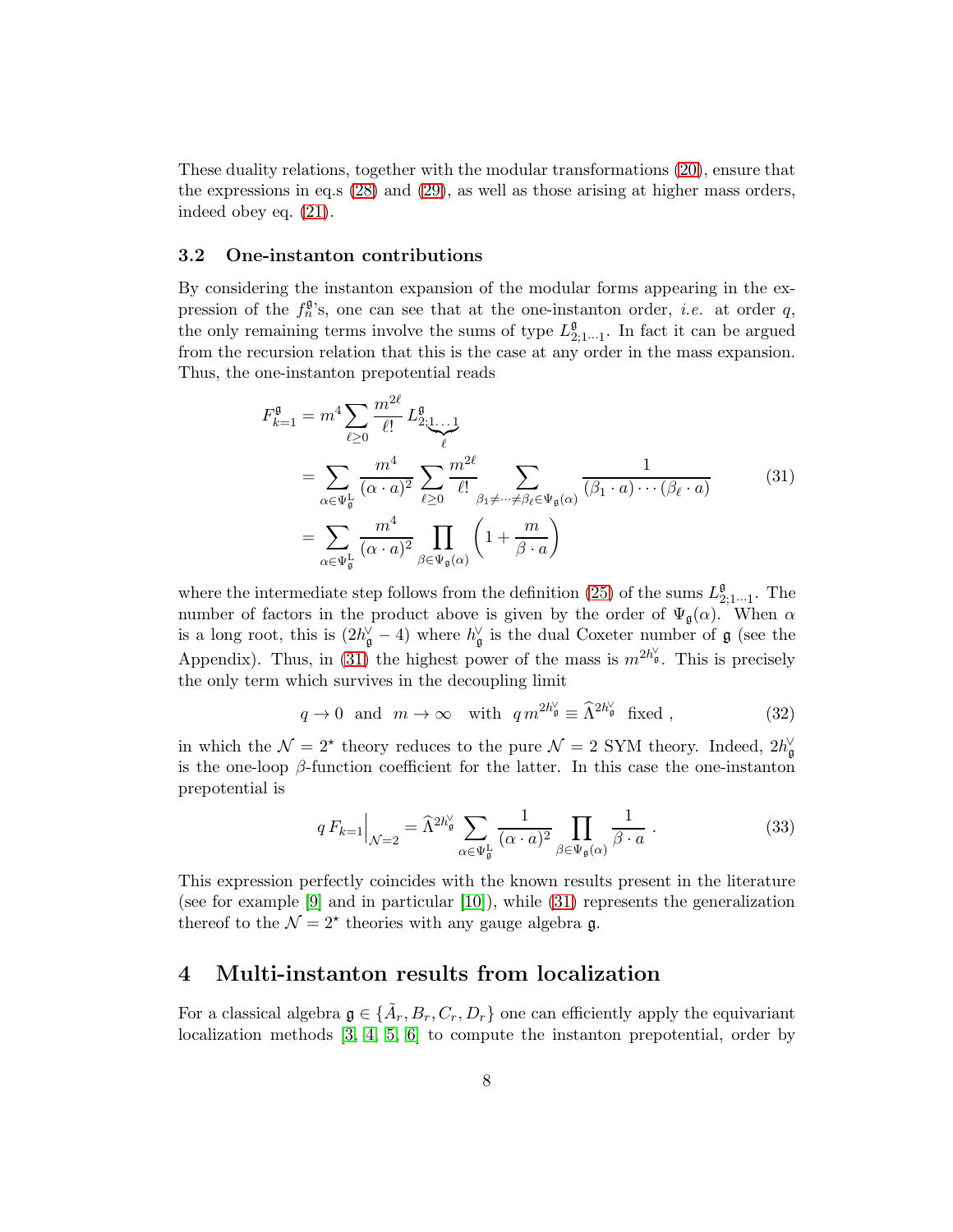order in the instanton number  $k$ . Even if straightforward in principle, these methods become computationally quite involved as  $k$  increases, and thus they are practical only for the first few values of  $k$ . Nonetheless the information obtained in this way is extremely useful since it provides a benchmark against which one can test the results predicted using the recursion relation and S-duality.

The essential ingredient is the instanton partition function

<span id="page-8-0"></span>
$$
Z_k^{\mathfrak{g}} = \oint \prod_{i=1}^{K_{\mathfrak{g}}} \frac{d\chi_i}{2\pi \mathrm{i}} z_k^{\text{gauge}} z_k^{\text{matter}} \tag{34}
$$

where  $K_{\mathfrak{g}}$  is the number of integration variables given by

$$
K_{\mathfrak{g}} = \begin{cases} k & \text{for } \mathfrak{g} = \tilde{A}_r, B_r, D_r ,\\ \left[\frac{k}{2}\right] & \text{for } \mathfrak{g} = C_r , \end{cases}
$$
 (35)

while  $z_k^{\text{gauge}}$ <sup>gauge</sup> and  $z_k^{\text{matter}}$  are, respectively, the contributions of the gauge vector multiplet and the matter hypermultiplet in the adjoint representation of g. These factors, which are different for the different algebras, depend on the vacuum expectation value a and on the deformation parameters  $\epsilon_1, \cdots, \epsilon_4$ , and are typically meromorphic functions of the integration variables  $\chi_i$ . The integrals in [\(34\)](#page-8-0) are computed by closing the contours in the upper-half complex  $\chi_i$ -planes after giving the  $\epsilon$ -parameters an imaginary part with the following prescription

$$
\operatorname{Im}(\epsilon_4) \gg \operatorname{Im}(\epsilon_3) \gg \operatorname{Im}(\epsilon_2) \gg \operatorname{Im}(\epsilon_1) > 0. \tag{36}
$$

In this way all ambiguities are removed and we obtain the instanton partition function

$$
Z_{\text{inst}}^{\mathfrak{g}} = 1 + \sum_{k \ge 1} q^k Z_k^{\mathfrak{g}} . \tag{37}
$$

At the end of the calculations we have to set

$$
\epsilon_3 = m - \frac{\epsilon_1 + \epsilon_2}{2} , \quad \epsilon_4 = -m - \frac{\epsilon_1 + \epsilon_2}{2}
$$
 (38)

in order to express the result in terms of the hypermultiplet mass  $m$  in the normalization of the previous sections. Finally, the non-perturbative prepotential of the  $\mathcal{N} = 2^{\star}$  SYM theory is given by

$$
F_{\text{inst}}^{\mathfrak{g}} = \lim_{\epsilon_1, \epsilon_2 \to 0} \left( -\epsilon_1 \epsilon_2 \log Z_{\text{inst}}^{\mathfrak{g}} \right) = \sum_{k \ge 1} q^k F_k^{\mathfrak{g}}.
$$
 (39)

We now provide the explicit expressions of  $z_k^{\text{gauge}}$ <sup>gauge</sup> and  $z_k^{\text{matter}}$  for all classical algebras. The details on the derivation of these expressions can be found in [\[1,](#page-12-0) [2\]](#page-12-1) (see also, for example,  $[9]$  and  $[5]$ ).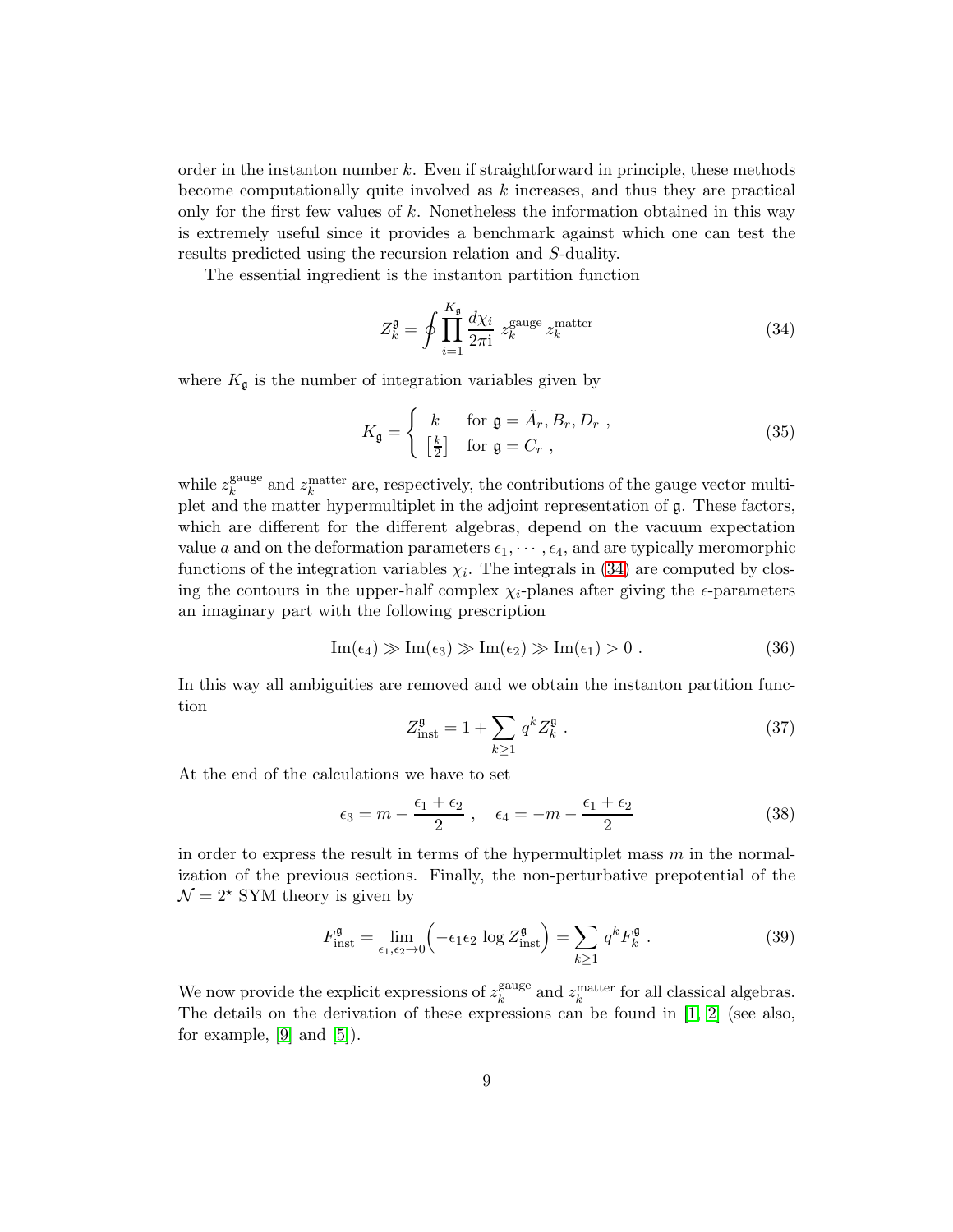• The unitary algebras  $\tilde{A}_r$  In this case the localization techniques yield

$$
z_k^{\text{gauge}} = \frac{(-1)^k}{k!} \frac{(\epsilon_1 + \epsilon_2)^k}{(\epsilon_1 \epsilon_2)^k} \frac{\Delta(0) \Delta(\epsilon_1 + \epsilon_2)}{\Delta(\epsilon_1) \Delta(\epsilon_2)} \prod_{i=1}^k \frac{1}{P(\chi_i + \frac{\epsilon_1 + \epsilon_2}{2}) P(\chi_i - \frac{\epsilon_1 + \epsilon_2}{2})}, \qquad (40a)
$$

$$
z_k^{\text{matter}} = \frac{(\epsilon_1 + \epsilon_3)^k (\epsilon_1 + \epsilon_4)^k}{(\epsilon_3 \epsilon_4)^k} \frac{\Delta(\epsilon_1 + \epsilon_3) \Delta(\epsilon_1 + \epsilon_4)}{\Delta(\epsilon_3) \Delta(\epsilon_4)} \prod_{i=1}^k P(\chi_i + \frac{\epsilon_3 - \epsilon_4}{2}) P(\chi_i - \frac{\epsilon_3 - \epsilon_4}{2})
$$
\n(40b)

where

$$
P(x) = \prod_{u=1}^{r+1} (x - a_u), \qquad \Delta(x) = \prod_{i < j}^{k} (x^2 - (\chi_i - \chi_j)^2) \ . \tag{41}
$$

 $\bullet$  The orthogonal algebras  $B_r$  and  $D_r$   $\;$  In these cases we find

$$
z_k^{\text{gauge}} = \frac{(-1)^k}{2^k k!} \frac{(\epsilon_1 + \epsilon_2)^k}{(\epsilon_1 \epsilon_2)^k} \frac{\Delta(0) \Delta(\epsilon_1 + \epsilon_2)}{\Delta(\epsilon_1) \Delta(\epsilon_2)} \prod_{i=1}^k \frac{4\chi_i^2 (4\chi_i^2 - (\epsilon_1 + \epsilon_2)^2)}{P(\chi_i + \frac{\epsilon_1 + \epsilon_2}{2})(\chi_i - \frac{\epsilon_1 + \epsilon_2}{2})}, \quad (42a)
$$

$$
z_k^{\text{matter}} = \frac{(\epsilon_1 + \epsilon_3)^k (\epsilon_1 + \epsilon_4)^k \Delta(\epsilon_1 + \epsilon_3) \Delta(\epsilon_1 + \epsilon_4)}{(\epsilon_3 \epsilon_4)^k} \times \prod_{i=1}^k \frac{P(\chi_i + \frac{\epsilon_3 - \epsilon_4}{2}) P(\chi_i - \frac{\epsilon_3 - \epsilon_4}{2})}{(4\chi_i^2 - \epsilon_3^2)(4\chi_i^2 - \epsilon_4^2)}, \qquad (42b)
$$

where

$$
\Delta(x) = \prod_{i < j}^{k} \left( x^2 - (\chi_i - \chi_j)^2 \right) \left( x^2 - (\chi_i + \chi_j)^2 \right) ,
$$
\n
$$
P(x) = x \prod_{u=1}^{r} \left( x^2 - 2a_u^2 \right) \text{ for } B_r , \quad P(x) = \prod_{u=1}^{r} \left( x^2 - a_u^2 \right) \text{ for } D_r .
$$
\n
$$
(43)
$$

• The symplectic algebras  $C_r$  Finally, for the symplectic algebras we have

$$
z_k^{\text{gauge}} = \frac{(-1)^k}{2^{k+\nu} k!} \frac{(\epsilon_1 + \epsilon_2)^k}{(\epsilon_1 \epsilon_2)^{k+\nu}} \frac{\Delta(0) \Delta(\epsilon_1 + \epsilon_2)}{\Delta(\epsilon_1) \Delta(\epsilon_2)} \frac{1}{P\left(\frac{\epsilon_1 + \epsilon_2}{2}\right)^{\nu}}
$$
(44a)  

$$
\times \prod_{i=1}^{\left[\frac{k}{2}\right]} \frac{1}{P(\chi_i + \frac{\epsilon_1 + \epsilon_2}{2}) P(\chi_i - \frac{\epsilon_1 + \epsilon_2}{2}) (4\chi_i^2 - \epsilon_1^2) (4\chi_i^2 - \epsilon_2^2)},
$$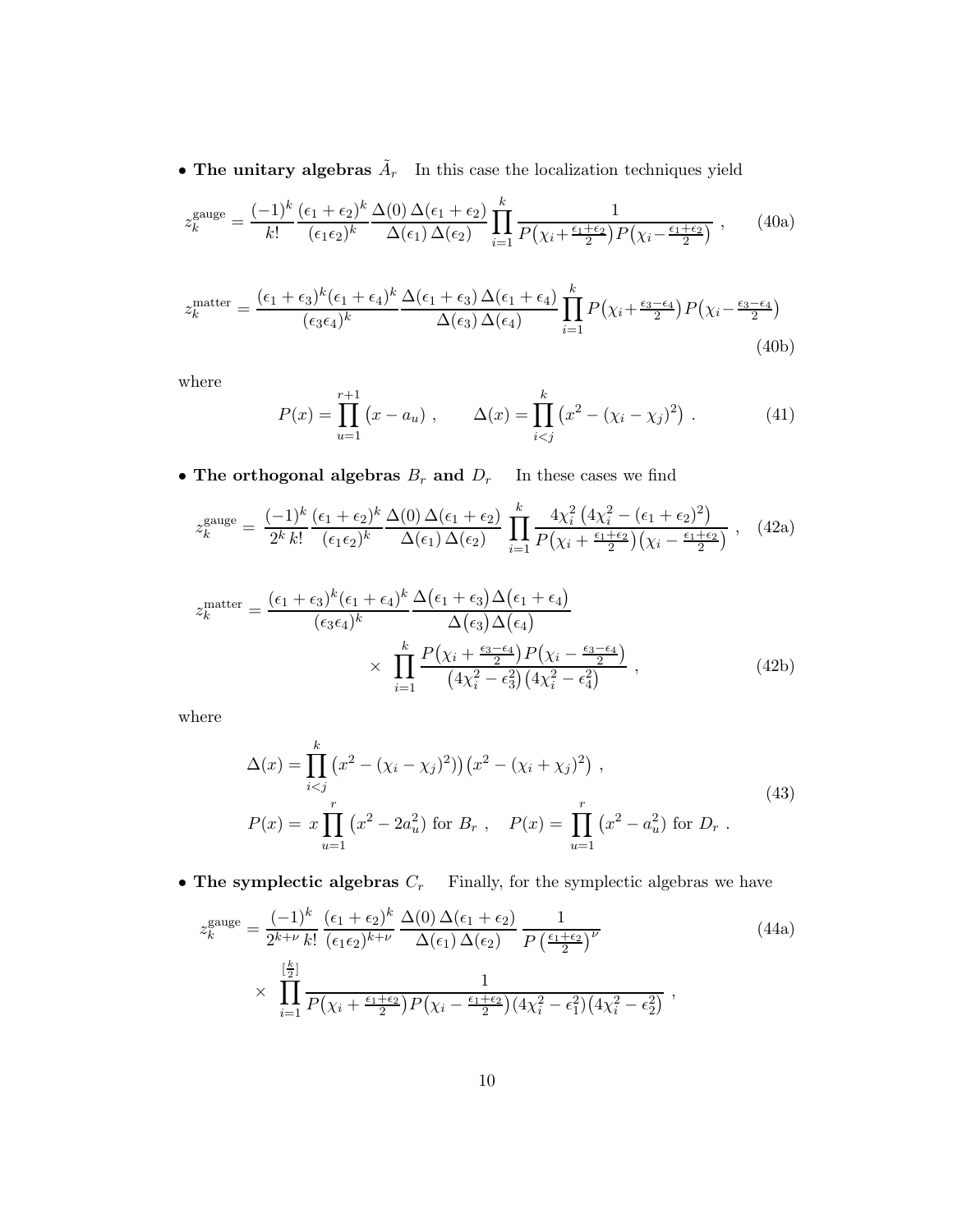$$
z_k^{\text{matter}} = \frac{(\epsilon_1 + \epsilon_3)^{k+\nu}(\epsilon_1 + \epsilon_4)^{k+\nu}}{(\epsilon_3 \epsilon_4)^k} \frac{\Delta(\epsilon_1 + \epsilon_3)\Delta(\epsilon_1 + \epsilon_4)}{\Delta(\epsilon_3)\Delta(\epsilon_4)} P\left(\frac{\epsilon_3 - \epsilon_4}{2}\right)^{\nu} \qquad (44b)
$$
  
 
$$
\times \prod_{i=1}^{\left[\frac{k}{2}\right]} P\left(\chi_i + \frac{\epsilon_3 - \epsilon_4}{2}\right) P\left(\chi_i - \frac{\epsilon_3 - \epsilon_4}{2}\right) \left(4\chi_i^2 - (\epsilon_1 + \epsilon_3)^2\right) \left(4\chi_i^2 - (\epsilon_1 + \epsilon_4)^2\right) ,
$$

where  $\nu = k - 2\left[\frac{k}{2}\right]$  $\frac{k}{2}$  and

$$
P(x) = \prod_{u=1}^{r} (x^{2} - a_{u}^{2}),
$$
  
\n
$$
\Delta(x) = \prod_{i < j}^{\left[\frac{k}{2}\right]} (x^{2} - (\chi_{i} - \chi_{j})^{2})) (x^{2} - (\chi_{i} + \chi_{j})^{2}) \prod_{i=1}^{\left[\frac{k}{2}\right]} (x^{2} - \chi_{i}^{2})^{\nu}
$$
\n(45)

Using these expressions we have computed the non-perturbative prepotential of the  $\mathcal{N} = 2^{\star}$  theories up to  $k = 5$  for the unitary and simplectic algebras, and up to  $k = 2$  for the orthogonal algebras. These explicit results, once rewritten in terms of the root lattice sums [\(25\)](#page-5-2), are in perfect agreement with those obtained using the recursion relation presented in the previous section. This agreement provides a highly non-trivial consistency check on the entire construction.

## 5 Conclusions

We have shown that the S-duality of  $\mathcal{N} = 2^*$  theories allows the recursive determination of the terms in the mass expansion of the prepotential in terms of (quasi- )modular forms of a suitable subgroup of the S-duality group; this yields expressions valid at all instanton numbers with very little input from microscopic computations. Our results agree with those obtained from localization techniques when  $\mathfrak g$  is a classical algebra but, beeing based only on the formal properties of the root systems, they represent a solid prediction for the gauge theories based on exceptional groups, where no ADHM costruction of instantons and no localization methods are avaliable. The original papers [\[1\]](#page-12-0) also discuss the recursion procedure in an  $\Omega$ -background with generic  $\epsilon$  parameters.

#### Acknowledgments

The work of M.B., M.F. and A.L. is partially supported by the Compagnia di San Paolo contract "MAST: Modern Applications of String Theory" TO-Call3-2012- 0088.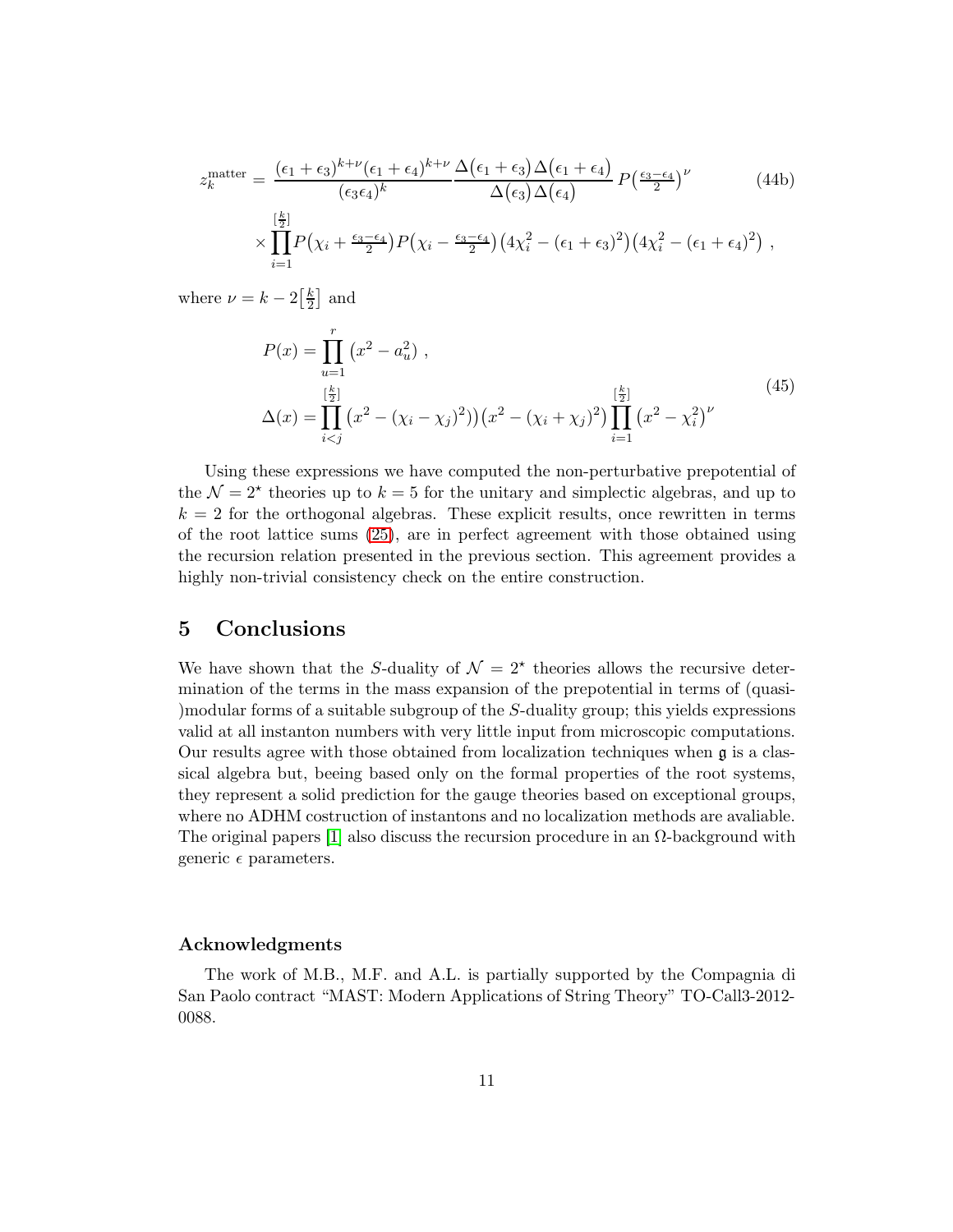# Appendix

Here we give our conventions for the root system of all algebras  $\mathfrak g$  in terms of an orthonormal basis  $\{\mathbf{e}_i; 1 \leq i \leq \mathfrak{r}\}\$ in  $\mathbb{R}^{\mathfrak{r}}$  where  $\mathfrak{r} = \text{rank}(\mathfrak{g})$ .

 $\bullet$   $\tilde{A}_r$ r The roots of  $\tilde{A}_r$  are:

$$
\{ \pm (\mathbf{e}_i - \mathbf{e}_j) \, ; \, 1 \le i < j \le r + 1 \} \; . \tag{46}
$$

•  $B_r$  The long and short roots of  $B_r$  are, respectively:

$$
\left\{\pm\sqrt{2}\,\mathbf{e}_i\pm\sqrt{2}\,\mathbf{e}_j\,;\,1\leq i
$$

•  $C_r$  The long and short roots of  $C_r$  are, respectively:

$$
\{\pm 2\mathbf{e}_i\,;\,1\leq i\leq r\}\quad\text{and}\quad\{\pm\mathbf{e}_i\pm\mathbf{e}_j\,;\,1\leq i
$$

•  $D_r$  The roots of  $D_r$  are:

$$
\left\{ \pm \mathbf{e}_i \pm \mathbf{e}_j \, ; \, 1 \le i < j \le r \right\},\tag{49}
$$

•  $E_6$  The roots of  $E_6$  are:

$$
\{ \pm \mathbf{e}_i \pm \mathbf{e}_j \, ; \, 1 \leq i < j \leq 5 \} \cup \{ \pm \frac{1}{2} \mathbf{e}_1 \cdots \pm \frac{1}{2} \mathbf{e}_5 \pm \frac{\sqrt{3}}{2} \mathbf{e}_6 \}, \tag{50}
$$

where the elements of the second set must have an even number of minus signs.

•  $E_7$  The roots of  $E_7$  are:

$$
\left\{ \pm \mathbf{e}_i \pm \mathbf{e}_j; 1 \leq i < j \leq 6 \right\} \cup \left\{ \pm \sqrt{2} \mathbf{e}_7 \right\} \cup \left\{ \pm \frac{1}{2} \mathbf{e}_1 \cdots \pm \frac{1}{2} \mathbf{e}_6 \pm \frac{1}{\sqrt{2}} \mathbf{e}_7 \right\},\tag{51}
$$

where the elements of the third set must have an odd (even) number of minus signs in the  $(e_1, \dots, e_6)$  components if the  $e_7$  is positive (negative).

•  $E_8$  The roots of  $E_8$  are:

$$
\left\{ \pm \mathbf{e}_i \pm \mathbf{e}_j \, ; \, 1 \leq i < j \leq 8 \right\} \cup \left\{ \pm \frac{1}{2} \mathbf{e}_1 \cdots \pm \frac{1}{2} \mathbf{e}_8 \right\},\tag{52}
$$

where the element of the second set must have an even number of minus signs.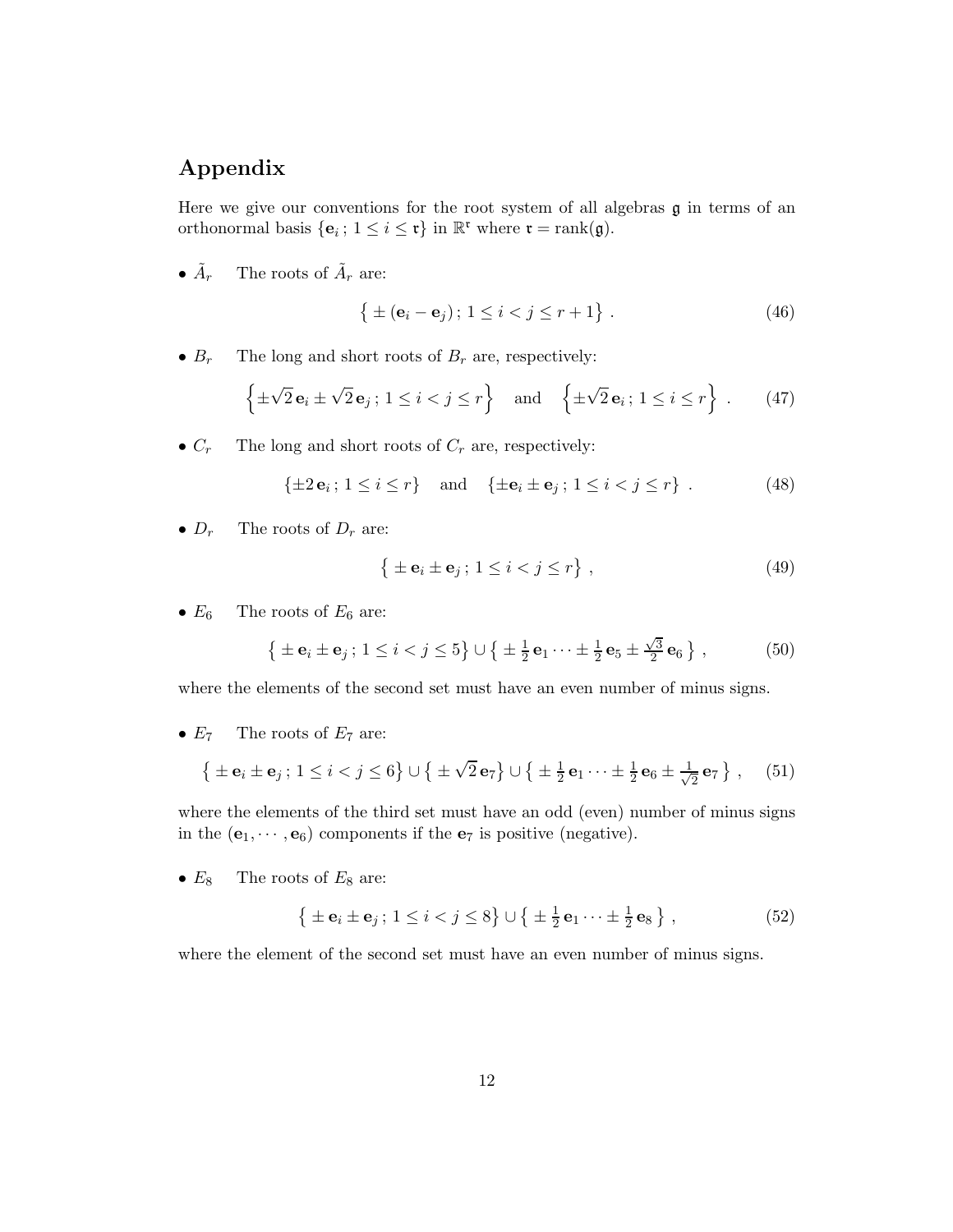•  $F_4$  The long roots of  $F_4$  are:

$$
\left\{\pm\sqrt{2}\,\mathbf{e}_i\pm\sqrt{2}\,\mathbf{e}_j\,;\,1\leq i
$$

while the short roots are:

$$
\left\{\pm\sqrt{2} \mathbf{e}_1, \pm\sqrt{2} \mathbf{e}_2, \pm\sqrt{2} \mathbf{e}_3, \pm\sqrt{2} \mathbf{e}_4, \pm\frac{1}{\sqrt{2}} \mathbf{e}_1 \pm \frac{1}{\sqrt{2}} \mathbf{e}_2 \pm \frac{1}{\sqrt{2}} \mathbf{e}_3 \pm \frac{1}{\sqrt{2}} \mathbf{e}_4\right\}.
$$
 (54)

•  $G_2$  The long and short roots of  $G_2$  are, respectively:

$$
\left\{\pm\frac{3}{\sqrt{2}}\mathbf{e}_1\pm\sqrt{\frac{3}{2}}\mathbf{e}_2\,,\,\pm\sqrt{6}\,\mathbf{e}_2\right\}\quad\text{and}\quad\left\{\pm\sqrt{2}\,\mathbf{e}_1\,,\,\pm\frac{1}{\sqrt{2}}\,\mathbf{e}_1\pm\sqrt{\frac{3}{2}}\,\mathbf{e}_2\right\}\,. \tag{55}
$$

Finally, in the following table we collect the main properties for the various algebras that are useful for the calculations presented in the main text:

| $\frak g$ | dim       | rank             | $h^{\vee}$     | ord $(\Psi_{\mathfrak{g}}^{\rm L})$ | $\operatorname{ord}(\Psi^{\mathrm{S}}_{\mathfrak{a}})$ | $\mathrm{ord}(\Psi_{\mathfrak{g}}(\alpha_{\mathrm{L}}))$ | ord $(\Psi_{\mathfrak{a}}^{\vee}(\alpha_{\mathrm{S}}))$ |
|-----------|-----------|------------------|----------------|-------------------------------------|--------------------------------------------------------|----------------------------------------------------------|---------------------------------------------------------|
| $A_r$     | $(r+1)^2$ | $r+1$            | $r+1$          | $r(r+1)$                            |                                                        | $2r-2$                                                   |                                                         |
| $B_r$     | $r(2r+1)$ | $\boldsymbol{r}$ | $2r-1$         | $2r(r-1)$                           | 2r                                                     | $4r-6$                                                   | $2r-2$                                                  |
| $C_r$     | $r(2r+1)$ | $\mathcal{r}$    | $r+1$          | 2r                                  | $2r(r-1)$                                              | $2r-2$                                                   | $4r-6$                                                  |
| $D_r$     | $r(2r-1)$ | $\boldsymbol{r}$ | $2r-2$         | $2r(r-1)$                           |                                                        | $4r-8$                                                   |                                                         |
| $E_6$     | 78        | 6                | 12             | 72                                  |                                                        | 20                                                       |                                                         |
| $E_7$     | 133       | 7                | 18             | 126                                 |                                                        | $32\,$                                                   |                                                         |
| $E_8$     | 248       | 8                | 30             | 240                                 |                                                        | 56                                                       |                                                         |
| $F_4$     | 52        | $\overline{4}$   | 9              | 24                                  | 24                                                     | 14                                                       | 14                                                      |
| $G_2$     | 14        | $\overline{2}$   | $\overline{4}$ | $\,6\,$                             | $\,6\,$                                                | $\overline{4}$                                           | $\overline{4}$                                          |

# <span id="page-12-0"></span>References

- [1] M. Billo, M. Frau, F. Fucito, A. Lerda and J. F. Morales, JHEP 1511 (2015) 024, [arXiv:1507.07709](http://arxiv.org/abs/1507.07709) [hep-th]; M. Billo, M. Frau, F. Fucito, A. Lerda and J. F. Morales, JHEP 1511 (2015) 026, [arXiv:1507.08027](http://arxiv.org/abs/1507.08027) [hep-th].
- <span id="page-12-1"></span>[2] M. Billo, M. Frau, L. Gallot, A. Lerda and I. Pesando, JHEP 1304 (2013) 039, [arXiv:1302.0686](http://arxiv.org/abs/1302.0686) [hep-th]; M. Billo, M. Frau, L. Gallot, A. Lerda and I. Pesando, JHEP 1311 (2013) 123, [arXiv:1307.6648](http://arxiv.org/abs/1307.6648) [hep-th]; M. Billo, M. Frau, F. Fucito, A. Lerda, J. Morales, R. Poghossian and D. Ricci-Pacifici, JHEP 1410 (2014) 131, [arXiv:1406.7255](http://arxiv.org/abs/1406.7255) [hep-th].